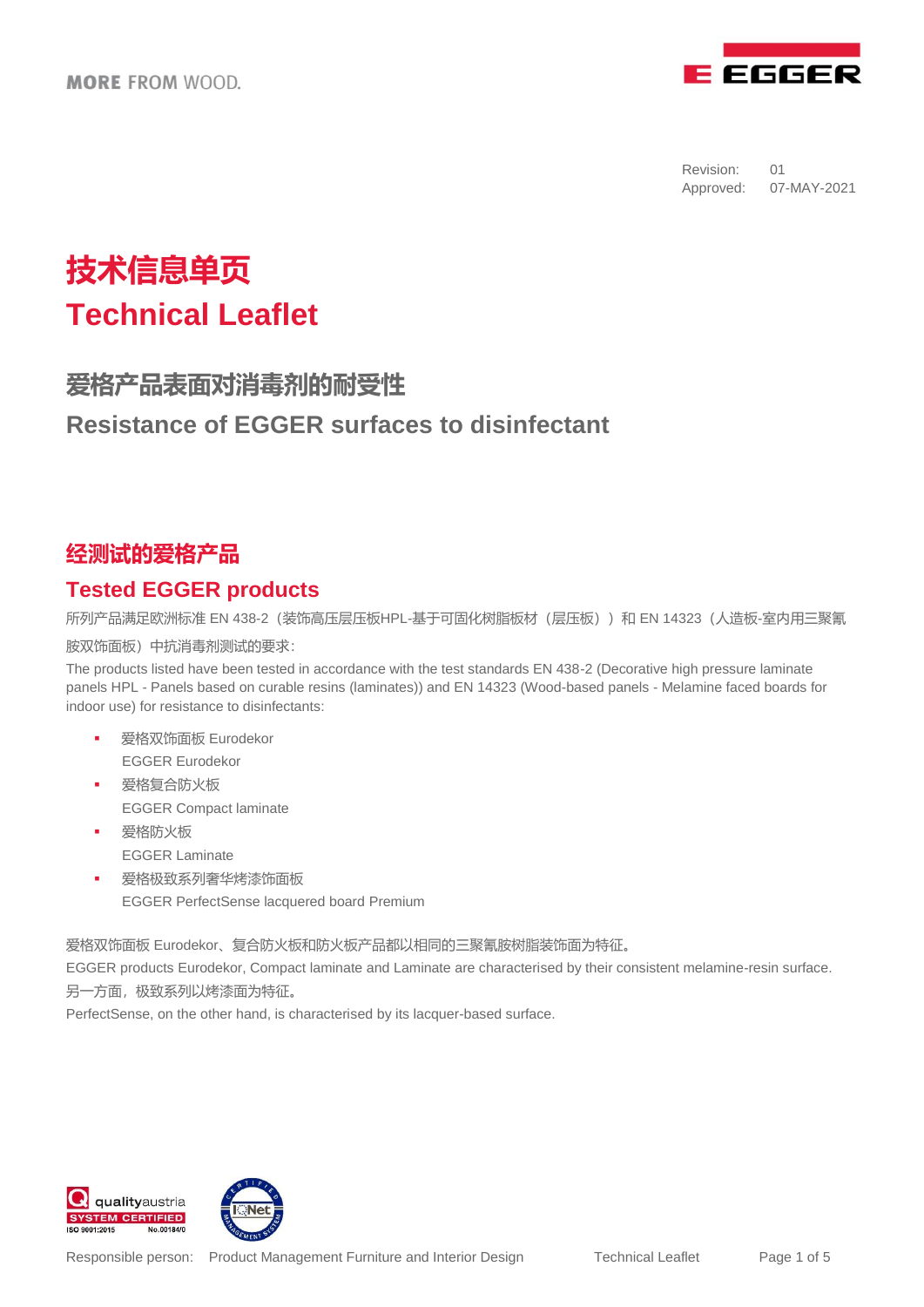

## **表面的规范特性**

### **Normative properties of the surface**

欧洲标准 EN 438-2 和 EN 14322 规范了关于爱格产品表面耐受性的特殊要求。对各种各样物质表面耐受性的标准基于耐污渍测 试。明确日常生活中广泛使用的物质对爱格双饰面板、复合防火板、防火板和极致系列烤漆饰面产品表面会产生怎样的影响。为 了达到测试的目的,这些物质会与产品表面进行直接接触。检查每种物质和测试样品接触的暴露时间和条件。在各自的接触时间 结束后,清洗测试样品并检查测试样品表面的永久性变化。

EN 438-3 and EN 14322 set out special requirements regarding the resistance of the surface of EGGER products. The criteria for the resistance of surfaces to various substances is the test for stain resistance. Substances that are widely used in everyday life are investigated into how they affect the surface of EGGER Eurodekor, Compact laminate, Laminate and PerfectSense lacquered board. For the purpose of these tests, these substances are brought into direct contact with the surface. The exposure times and conditions for the contact of each substance with the test specimen are examined. At the end of the respective contact period, the test specimens are washed and checked for permanent surface changes.

请参阅相关爱格产品各自的技术数据表以明确须达到的等级。

Please refer to the respective technical data sheets of the EGGER products for the specification of the rating level to be achieved.

#### 根据欧洲标准 EN 14323 和 EN 438-2 测试耐污渍的等级量表

#### **Rating scale for testing stain resistance according to EN 14323 and EN 438-2**

| 等级水平           | 要求                                                                                                                                                                                                                                                                      |
|----------------|-------------------------------------------------------------------------------------------------------------------------------------------------------------------------------------------------------------------------------------------------------------------------|
| Rating level   | Requirement                                                                                                                                                                                                                                                             |
| 5级             | 无可视变化                                                                                                                                                                                                                                                                   |
| Rating 5       | No visible change.                                                                                                                                                                                                                                                      |
| 4级<br>Rating 4 | 轻微变化<br>Minor change.<br>仅在光源照射到测试产品表面并反射到观察者眼中可见的变化,如褪色、光泽和/或颜色变化等<br>Only visible when the light source is mirrored on the test surface and is reflected towards the observer's<br>eye, e.g. discoloration, change in gloss level and/or color.                       |
| 3级<br>Rating 3 | 适当变化<br>Moderate change.<br>从多个视角方向上观察且可见的变化,如褪色、光泽和/或颜色变化等.<br>Visible in several viewing directions, e.g. discoloration, change in gloss level and/or color.                                                                                                          |
| 2级<br>Rating 2 | 显著变化<br>Significant change.<br>从所有视角方向上观察且可见的变化,如褪色、光泽和/或颜色变化等;<br>且/或表面结构产生轻微变化,如开裂、鼓泡等<br>Visible in all viewing directions, e.g. discoloration, change in gloss level and/or color, and/or structure of the<br>surface slightly changed, e.g. crackling, blistering. |
| 1级<br>Rating 1 | 严重变化<br>Strong change.<br>表面损坏和/或鼓泡<br>Surface damage and/or blistering.                                                                                                                                                                                                |



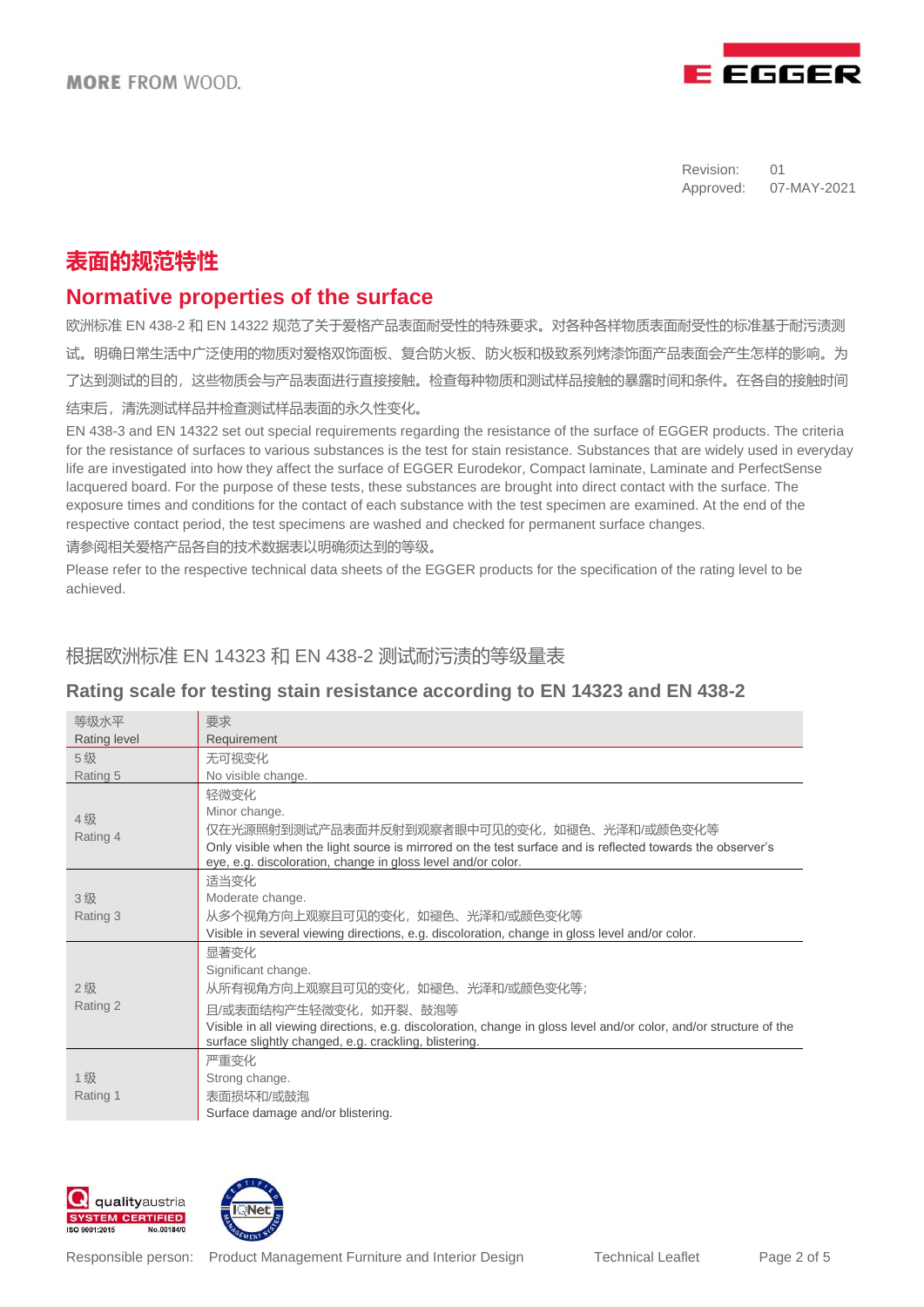

## **实验室测试**

#### **Laboratory test**

在明确了消毒剂最常见的活性物质成分后,根据欧洲标准 EN 438-2 中测试方法26 -室温下耐污渍- 接触时间为24小时的要求进行

测试。测试对象为本文件第一页中提及的爱格产品。

After defining the most common active substance bases of disinfectants, these were tested according to the specifications of EN 438-2 test method 26 – stain resistance at ambient temperature – with a contact time of **24 hours**. The test objects are the EGGER products previously mentioned on page 1.

#### 以下活性物质成分已在此背景下进行了测试 – 详见下列表格中的结果:

The following active substance bases have been tested in this context – see table below for the results:

| 活性成分群体<br>Active ingredient groups | 常见活性成分群体物质<br>Common substances of the<br>active ingredient groups                                                 | 测试的活性物质成分<br>Tested active substance bases                                          | 爱格双饰面板<br>Eurodekor.<br>防火板<br>Laminate.<br>复合防火板<br>Compact<br>laminate | 爱格极致系列<br>烤漆饰面板<br>奢华哑光 &<br>奢华高光<br>PerfectSense<br>lacquered board<br>Premium Matt &<br>Gloss |
|------------------------------------|--------------------------------------------------------------------------------------------------------------------|-------------------------------------------------------------------------------------|--------------------------------------------------------------------------|-------------------------------------------------------------------------------------------------|
| 四元化合物<br>Quaternary compounds      | 烷基(C12-16)二甲基苄基氯化<br>铵,季铵盐化合物<br>Alkyl(C12-16) dimethylbenzyl<br>ammonium chlorid, Quaternary<br>ammonium compound | 烷基(C12-16)二甲基苄基氯化铵<br>100%<br>Alkyl(C12-16) dimethylbenzyl<br>ammonium chlorid 100% | 5级<br>Rating 5                                                           | 5级<br>Rating 5                                                                                  |
| 已二醇衍生物<br>Glycol derivatives       | 苯氧乙醇、二苯氧乙醇<br>Phenoxyethanol, 2-<br>Phenoxyethanol                                                                 | 二苯氧乙醇100%<br>2-Phenoxyethanol 100%                                                  | 5级<br>Rating 5                                                           | 5级<br>Rating 5                                                                                  |
| 醇类<br>Alcohol                      | 乙醇、2-丙醇、2-丙醇、异丙<br>醇、异丙醇<br>Ethanol, 2-Propanol, Propan-2-<br>ol, Isopropanol, Isopropyl<br>alcohol                | 乙醇50%<br>Ethanol 50%                                                                | 5级<br>Rating 5                                                           | 5级<br>Rating 5                                                                                  |
| 醇类<br>Alcohol                      | 乙醇、2-丙醇、2-丙醇、异丙<br>醇、异丙醇<br>Ethanol, 2-Propanol, Propan-2-<br>ol, Isopropanol, Isopropyl<br>alcohol                | 异丙醇99%<br>Isopropanol 99%                                                           | 5级<br>Rating 5                                                           | 5级<br>Rating 5                                                                                  |
| 过氧化物化合物<br>Peroxide compounds      | 过氧化氢<br>Hydrogen peroxide                                                                                          | 过氧化氢5%<br>Hydrogen peroxide 5%                                                      | 5级<br>Rating 5                                                           | 5级<br>Rating 5                                                                                  |
| 醛类<br>Aldehyde                     | 甲醛、乙二醛<br>Formaldehyde, Glyoxal                                                                                    | 甲醛5%<br>Formaldehyde 5%                                                             | 5级<br>Rating 5                                                           | 5级<br>Rating 5                                                                                  |
| 醛类<br>Aldehyde                     | 甲醛、乙二醛<br>Formaldehyde, Glyoxal                                                                                    | 乙二醛5%<br>Glyoxal 5%                                                                 | 5级<br>Rating 5                                                           | 5级<br>Rating 5                                                                                  |



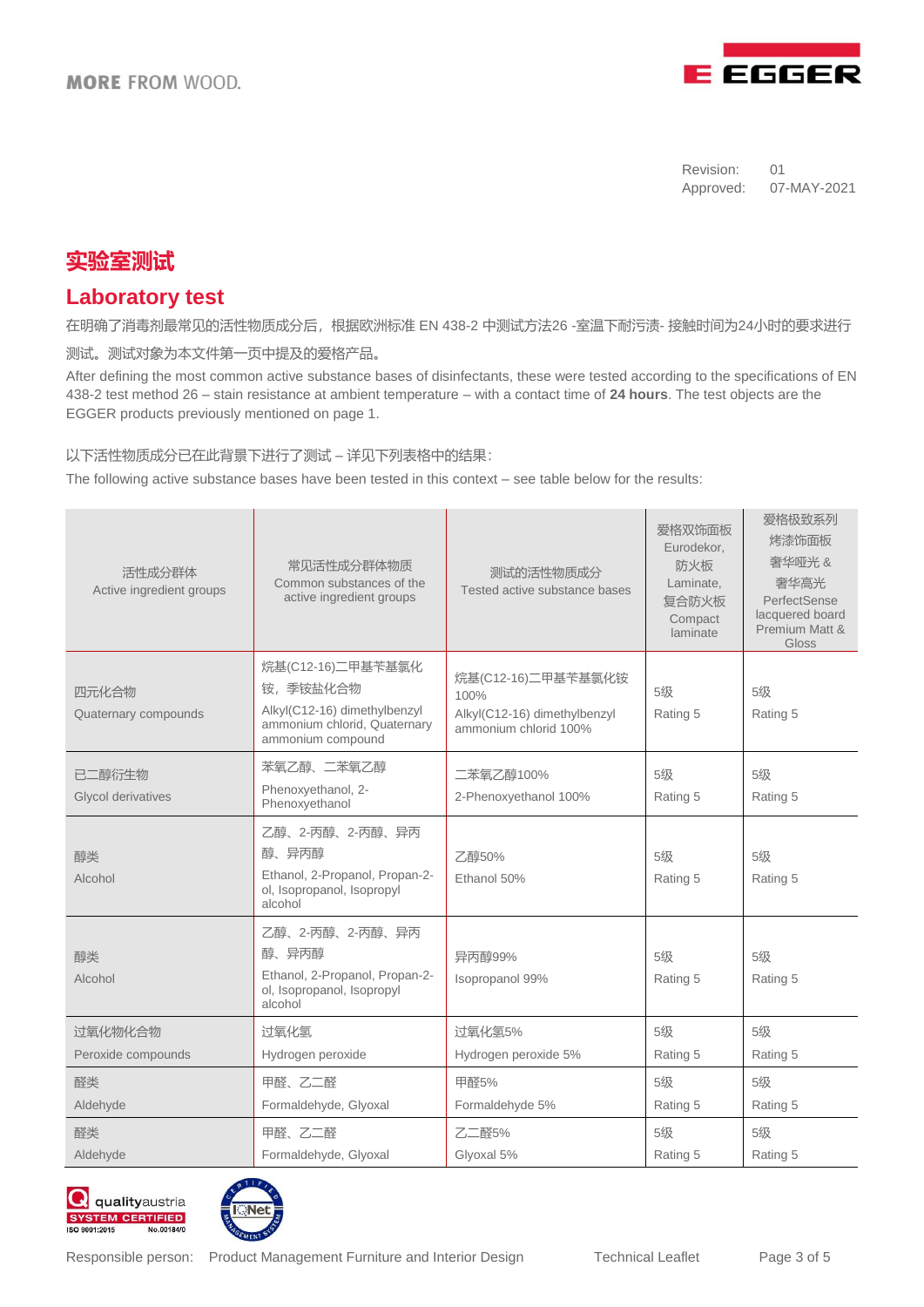

| 活性成分群体<br>Active ingredient groups | 常见活性成分群体物质<br>Common substances of the<br>active ingredient groups | 测试的活性物质成分<br>Tested active substance bases | 爱格双饰面板<br>Eurodekor,<br>防火板<br>Laminate,<br>复合防火板<br>Compact<br>laminate | 爱格极致系列<br>烤漆饰面板<br>奢华哑光 &<br>奢华高光<br>PerfectSense<br>lacquered board<br>Premium Matt &<br>Gloss |
|------------------------------------|--------------------------------------------------------------------|--------------------------------------------|--------------------------------------------------------------------------|-------------------------------------------------------------------------------------------------|
| 有机酸                                | 甲酸、柠檬酸                                                             | 甲酸5%                                       | 4级                                                                       | 5级                                                                                              |
| Organic acids                      | Formic acid, Citric acid                                           | Formic acid 5%                             | Rating 4                                                                 | Rating 5                                                                                        |
| 有机酸                                | 甲酸、柠檬酸                                                             | 柠檬酸5%                                      | 5级                                                                       | 5级                                                                                              |
| Organic acids                      | Formic acid, Citric acid                                           | Citric acid 5%                             | Rating 5                                                                 | Rating 5                                                                                        |
| 无机酸                                | 盐酸                                                                 | 盐酸2%                                       | 3级                                                                       | 5级                                                                                              |
| Inorganic acids                    | Hydrochloric acid                                                  | Hydrochloric acid 2%                       | Rating 3                                                                 | Rating 5                                                                                        |
| 释氯化合物                              | 次氯酸钠                                                               | 次氯酸钠2.8%                                   | 5级                                                                       | 5级                                                                                              |
| Chlorine-releasing compounds       | Sodium hypochlorite                                                | Sodium hypochlorite 2.8%                   | Rating 5                                                                 | Rating 5                                                                                        |



#### **References**

对于中国市场,我们参照了中国国家卫生健康委员会关于在新冠病毒期间印发的消毒剂使用指南。

这些消毒剂的清单可以通过下面链接查看。

For the Chinese market, we refer to the disinfectant recommendation issued by the Chinese National Health Commission during the period of the Covid-19. A list of these disinfectants and their practise guideline can be found under the follow link. [国家卫生健康委办公厅关于印发消毒剂使用指南的通知](https://zwfw.nhc.gov.cn/kzx/tzgg/lyxclxgyhxhxwzscdsjyyswsaqcpdsp_261/202101/t20210118_2030.html)

# **步骤**

#### **Procedure**

根据经爱格测试的活性物质成分,可以判断特定的消毒剂是否适用于爱格产品表面。消毒剂的成分列于标签上。其它信息可以在

制造商的技术数据表或安全数据表中找到。如果该消毒剂含有经爱格产品检测过的其中一种活性物质成分,则可以用于表面消

毒。与特定爱格产品相关的消毒剂变化信息请参阅上述表格。

Based on the active substance bases tested by EGGER, it can be determined whether a specific disinfectant is suitable for use on EGGER surfaces or not. The ingredients of a disinfectant are listed on the label. Otherwise the information can be found in the technical data sheet or safety data sheet of the manufacturer. If the disinfectant contains one of the active substance bases tested on the EGGER products, it can be used for surface disinfection. The respective change of the disinfectant in combination with the specific EGGER product is displayed in the table above.